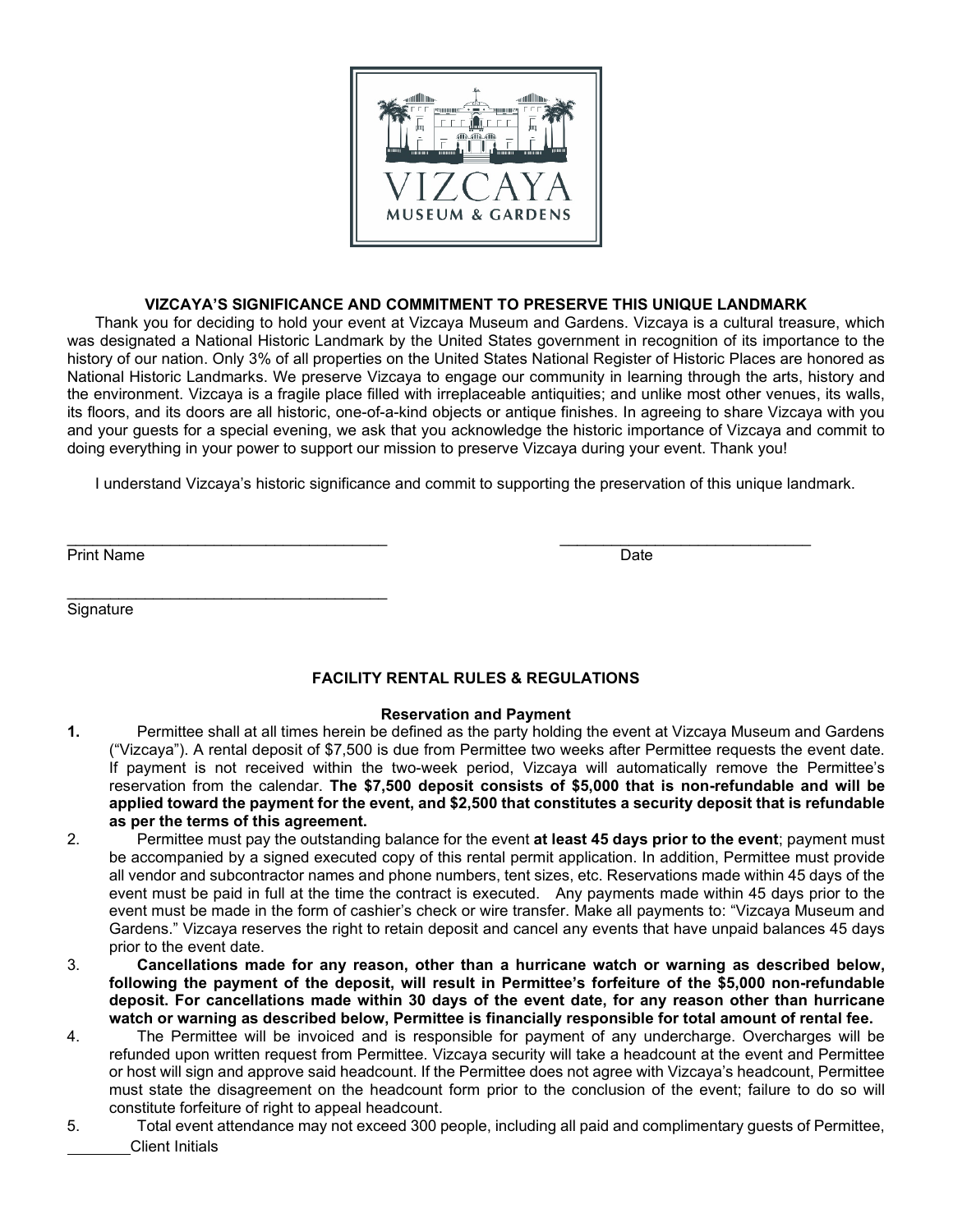such as media representatives and sponsors, but not including event staff.

# **Insurance**

6. A certificate of insurance for \$1,000,000 combined public liability for personal injury and property damage naming Metropolitan Miami-Dade County and Vizcaya Museum and Gardens Trust, Inc., 3251 South Miami Avenue, Miami, FL 33129, as additional insured, is required and must be provided by the renter and received by Vizcaya one month prior to the event.

## **Wedding Rehearsals**

7. All wedding rehearsals shall be scheduled with the Events Director. Rehearsals in the Garden must conclude by 5:30 p.m. Rehearsals inside the Main House are scheduled only from 4:00 p.m. to 5:00 p.m.

#### **Vendors/Subcontractors**

8. Permittee is responsible for the actions of all subcontractors and/or vendors, which may include but are not limited to party planners, entertainers, florists, caterers, musicians, etc. Permittee is responsible for ensuring that all subcontractors and vendors are aware of Vizcaya's historic significance and of these Rules and Regulations.

## **Event Set Up**

- 9. Vizcaya Museum and Gardens is a public museum during daytime hours and Permittee acknowledges that visitors expect a memorable cultural experience at Vizcaya. As such, Permittee agrees to minimize to the fullest extent possible the negative impact of event set up in the Service Area, the Gardens and Terraces, and the Main House in respect of Vizcaya's daytime visitors.
- 10. Permittee is responsible for ensuring that its subcontractors and/or vendors provide sufficient extension cords, electrical panels, etc. to cover the event's electrical needs. Failure to notify Events Director of electrical requirements may result in inadequate power or power failure.
- 11. Permittee or caterer must accept deliveries. Vizcaya staff will not accept or sign for deliveries.
- 12. Rental equipment may be delivered/set up in the Service Area no earlier than Noon. Deliveries/set up may begin on the East Terrace at 3:00 p.m. Deliveries/set up may begin in Gardens, South Terrace and Mound at 4:00 p.m. Deliveries/set up inside the House may begin at 5:30 p.m. and must be brought in through the East Loggia doors. There will be no exceptions to these times.
- 13. Tents placed on the Upper East Terrace are secured through Vizcaya and must be ordered and paid for a minimum of 30 days in advance of event. Stakes may not be used to secure tenting. Tenting may be secured with water barrels or concrete blocks. Tenting on the south terrace is not permitted.

#### **Facilities**

- 14. Vizcaya provides only the site. The Permittee shall provide all services such as catering, rental tables, chairs, etc.
- 15. Vizcaya's restrooms are the only dressing facilities available.
- 16. If contractually agreed upon and paid for prior to the event, Vizcaya's historic rooms may be opened for the viewing enjoyment of your guests during the evening (see fee schedule). Historic rooms may not be used for events, food and beverages may not be introduced to them, and access is not permitted beyond regular tour barriers under any circumstances.
- 17. Permittee is required to rent a tent for any event with more than 150 guests and for seated dinners with more than 100 guests. Such rental is required to ensure that guests will have access to a covered area in the event of rain.
- 18. If determined necessary, portable sanitation units must be secured and paid for by the Permittee. The Events Director must be notified prior to the event if sanitation units will be used during the event. The Events Director will determine the location of any sanitation facilities on Vizcaya property.

# **Parking**

- 19. Parking in the Service Area is only for catering vehicles essential to the event. Vehicles must not park in the reserved spaces Mondays through Fridays until after 5:00 p.m. The Service Road and circle must remain clear for emergency vehicles at all times. Vehicles must not block fire hydrants, disabled parking spaces, ramps or paths. Vehicles and tents placed in the Service Area must be placed in such a way as to allow full, safe access to restrooms. Permittee and subcontractors/vendors shall adhere to traffic directions given by Vizcaya staff. Improperly parked vehicles may be towed at owners' expense.
- 20. Vizcaya's parking lot can accommodate up to 125 vehicles. Additional parking arrangements across South Miami Avenue must be made through the Events Director.
- Client Initials 21. Vizcaya will retain, at sole cost to Permittee, police officers required by Vizcaya to provide traffic control and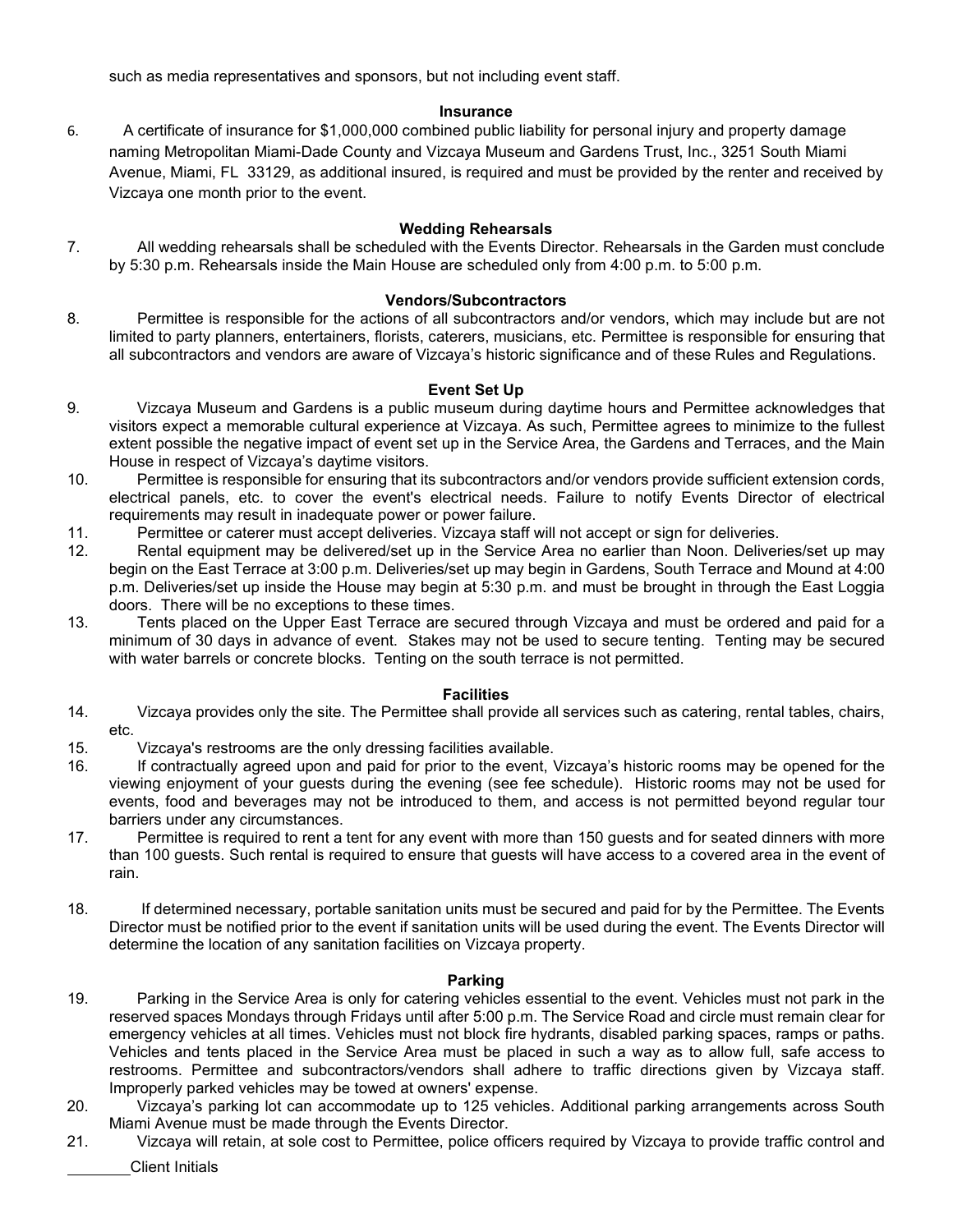ensure orderliness of event. Based on the complexity of an event, Vizcaya staff may require additional police officers at its discretion.

- 22. Drivers of large vehicles should be advised that Vizcaya's entrance road is narrow and lined with irreplaceable historic statuary, so slow and cautious driving is required. Vehicles are not allowed on any part of the entrance walkway, the area from Ticket Booth to the front door of the Main House.
- 23. The Events Director must be advised when valet parking or charter bus arrival has been arranged. Parking attendants and drivers must park cars/buses so they do not block Vizcaya's entrance or exit for emergency vehicles.

#### **Time Restrictions**

- 24. Music and beverage service must conclude at least 15 minutes prior to an event's ending time.
- 25. Events must conclude by 11:00 p.m., unless additional hours are agreed to contractually (see fee schedule). Under no circumstances may an event continue past 1:00 a.m.

#### **Fundraising**

26. The Events Director must approve any auction, sale, games of chance, or other such fundraising ventures.

## **Alcohol Use**

- 27. If liquor is sold, an appropriate liquor license must be obtained by Permittee and displayed at event. Prior to the event, Permittee must provide the Events Director with a copy of the liquor license. Alcoholic beverages shall not be consumed by anyone less than 21 years of age as this is strictly prohibited and criminally penalized under Florida Statute 775.082-083 as a misdemeanor of the second degree. Violation of this term shall be grounds for immediate termination of this Permit.
- 28. As per Florida Statute 562.14, no alcoholic beverages may be sold or served after midnight unless a specific license to do so has been obtained. If the Permittee wishes to sell or serve alcoholic beverages after midnight, prior to the event, Permittee must provide the Events Director with a copy of this special license. Failure to comply is a misdemeanor of the second degree.
- 29. For the safety of your guests and the protection of Vizcaya's property, Permittee is responsible for requesting that anyone serving alcoholic beverages desist from doing so to intoxicated guests.

#### **Limitations on Music and Other Forms of Noise**

- 30. Vizcaya is located near residential neighborhoods, a school, and a hospital, all of which are susceptible to noise from events. We pride ourselves on being good neighbors. In addition, County Code, City ordinances, and the common law of Florida subject Vizcaya to fines and damages if noise and music from our property interfere with our neighbors' reasonable use and enjoyment of their property. Accordingly, by signing this agreement, the Permittee agrees (1) to abide by all County and City noise ordinances and (2) to prevent Permittee's use of Vizcaya and any action related to its use from being the basis in whole or in part of a successful nuisance action against Vizcaya.
- 31. Among other things, the Permittee agrees that any noise and music resulting from its event at Vizcaya will be sufficiently low after 11:00 p.m. that such noise and music will not be audible outside the Vizcaya property.
- 32. Permittee agrees that it will be liable for the full payment to Vizcaya for any fines, penalties, or damages entered against Vizcaya by a court of law based in whole or in part upon Permittee's use of Vizcaya or violation of this agreement. In addition, Permittee agrees to reimburse Vizcaya for the full amount of its attorney's fees and costs incurred in defending Vizcaya in any action that results in a judicial or administrative levy of such fines, penalties, or damages against Vizcaya.

#### **Restrictions and Prohibited Items**

- 33. To protect the property, the use of balloons and the throwing of rice, confetti, glitter, or birdseed, or other small particles is not permitted. Limited use of smokeless, dripless candles is permitted in approved areas. Only the use of LED (imitation) candles are permitted inside the Main House. Painting/spray paint is not permitted on the property. The use of sparklers and sky lanterns is not permitted.
- 34. During evening facility rentals, smoking of tobacco or other substances and other use of tobacco products, e-cigarette products and related vapor devices are only permitted outside in the area or areas designated by Vizcaya personnel. Smoking and the above related activities are not permitted anywhere else on Vizcaya property, including but not limited to gardens, paths or parking lots. Fireworks or open flames (tiki torches) are not permitted on any part of Vizcaya property.
- 35. Dancing and/or band set up and chairs for seating are not permitted on marble floors (Entrance Loggia, Enclosed Loggia , East Loggia). Any items placed on marble floors must have rubber or other type of protective base.
- Client Initials 36. Food, beverages and other objects must not be placed on Vizcaya items such as furniture, vases, urns and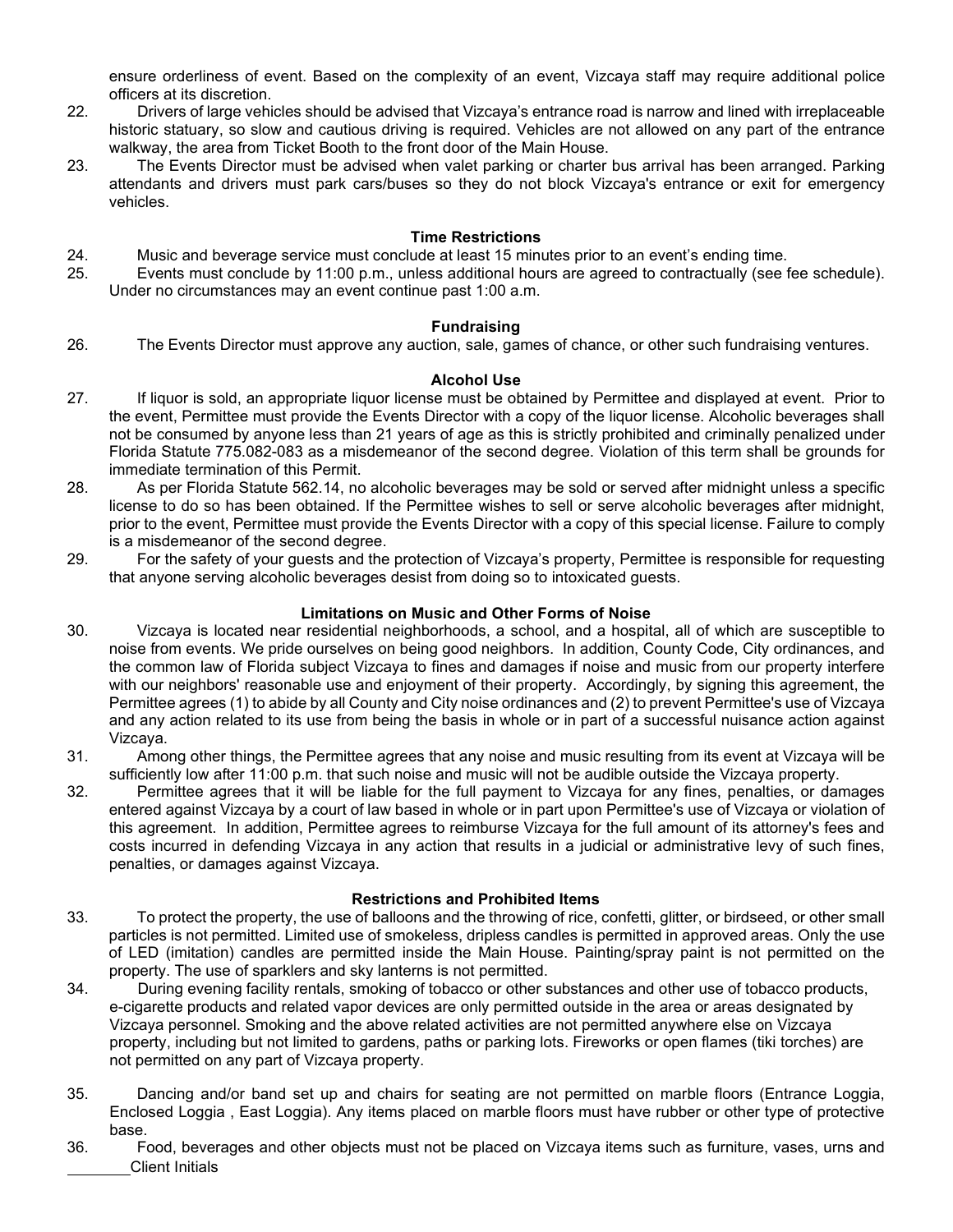marble shelves in the Enclosed Loggia. Hot foods and/or beverages may not be set up in the Enclosed Loggia. Cooking/stir-fry is not permitted inside the House. Red wine may not be served inside the house.

- 37. Boats are not permitted to dock at Vizcaya.
- 38. Nothing may be attached or anchored in any way to any part of Vizcaya including balustrades, urns, statues or decorative wrought iron. Additional lighting is not permitted inside the House.
- 39. Art objects and display items must not be moved. The wrought iron furniture in the Courtyard is moved/removed only by Vizcaya staff and only by request prior to the event date.
- 40. Only service animals for persons with disabilities are permitted on Vizcaya property. Horse and carriage are not permitted on Vizcaya property.
- 41. Vizcaya's gardens are historic and important to the integrity of the property. Nothing may be set up on the grass anywhere on the property. Failure to adhere to this rule may result in fines, suspension of privilege of working at Vizcaya, or a loss of the security deposit.
- 42. There is no access to the Stone Barge. There is no access down the North Road. Café and pool areas are off-limits and prohibited to Permittee use. Tables and chairs may not be moved from those areas. Fines may be assessed against Permittee if tables and chairs are moved/removed from those areas.
- 43. Drones are not permitted on any part of Vizcaya property.

#### **Fireworks**

44. Fireworks are not permitted on the property of Vizcaya Museum and Gardens nor as part of facility rental events.

#### **Event Clean Up and Breakdown**

- 45. Permittee is responsible for all event clean up. Permittee is responsible for ensuring that their contracted caterer is aware of all catering rules and clean up responsibilities. If caterer cannot, for any reason, provide full clean up, Permittee is responsible for contracting a clean up service. When Permittee caters his or her own event, Permittee assumes the responsibility of the caterer. Caterer is responsible for clean up during and after the event. When caterer leaves Vizcaya, the facility should look as it did when caterer arrived. Vizcaya does not provide afterparty clean up service. Failure to adhere to clean up rules may result in fines, suspension of caterer's privilege of working at Vizcaya, and/or a loss of the security deposit. Any labor required by Vizcaya personnel to clean the event site will be done so at an additional charge of \$200 per hour.
- 46. All events require a professional cleaning crew secured and paid for by the contracted caterer; in addition, the cleaning crew is required to staff the restrooms during the event.
- 47. The Museum provides one (1) dumpster for an evening facility rental event. If determined necessary by Vizcaya for your event, payment for an additional dumpster(s) will be made by the Permittee to Vizcaya with the final payment.
- 48. Trash cans and liners are provided in the Service Area. Permittee or Caterer must place them on grounds where needed, empty trash from cans, replace liners throughout the event, and return cans to the Service Area at the end of the event.
- 49. Drinks, ice, water, or oil may not be dumped on the grounds. Cooking oil must be placed in the oil drums provided in the Service Area. Failure to adhere to this rule will result in fines, suspension of privilege of working at Vizcaya, and/or loss of the security deposit.
- 50. After the event, all items placed on Vizcaya property for special events (tables, chairs, decorations, staging, etc.) must be removed that same evening. Vizcaya will not be responsible for items left on the property.

#### **Building Condition and Appearance**

- 51. To ensure the preservation of Vizcaya and its collections for future generations, restoration is an ongoing process at Vizcaya Museum and Gardens and may affect premises. Visible alterations may include scaffolding; areas closed off for safety, visible materials and/or equipment; disassembled or removed artworks or historic features. While Vizcaya will endeavor to keep the premises clean and attractive for all visitors and clients during restoration, the museum cannot accept liability for Vizcaya's appearance due to restoration work. Staff will endeavor to inform the client in advance if any restoration work is scheduled to occur in areas on or near the planned event site. Restoration work is a responsibility and priority of those who oversee Vizcaya and will not rescheduled or delayed for the convenience of clients.
- 52. From approximately June 1st through November 30th each year, Vizcaya may have hurricane preparation items, such as hurricane shutters, in place on, around and in Vizcaya. It is expressly understood there will be no liability for Vizcaya's appearance when hurricane preparation items are visible to the Permittee and their guests. There is no guarantee that Vizcaya will remove any hurricane preparation items between June 1st and November 30th each year.
- 53. Permittee agrees to accept the event site in "as-is" condition. By executing this Permit, Permittee shall be deemed to have accepted the event site in acceptable order, condition and repair.